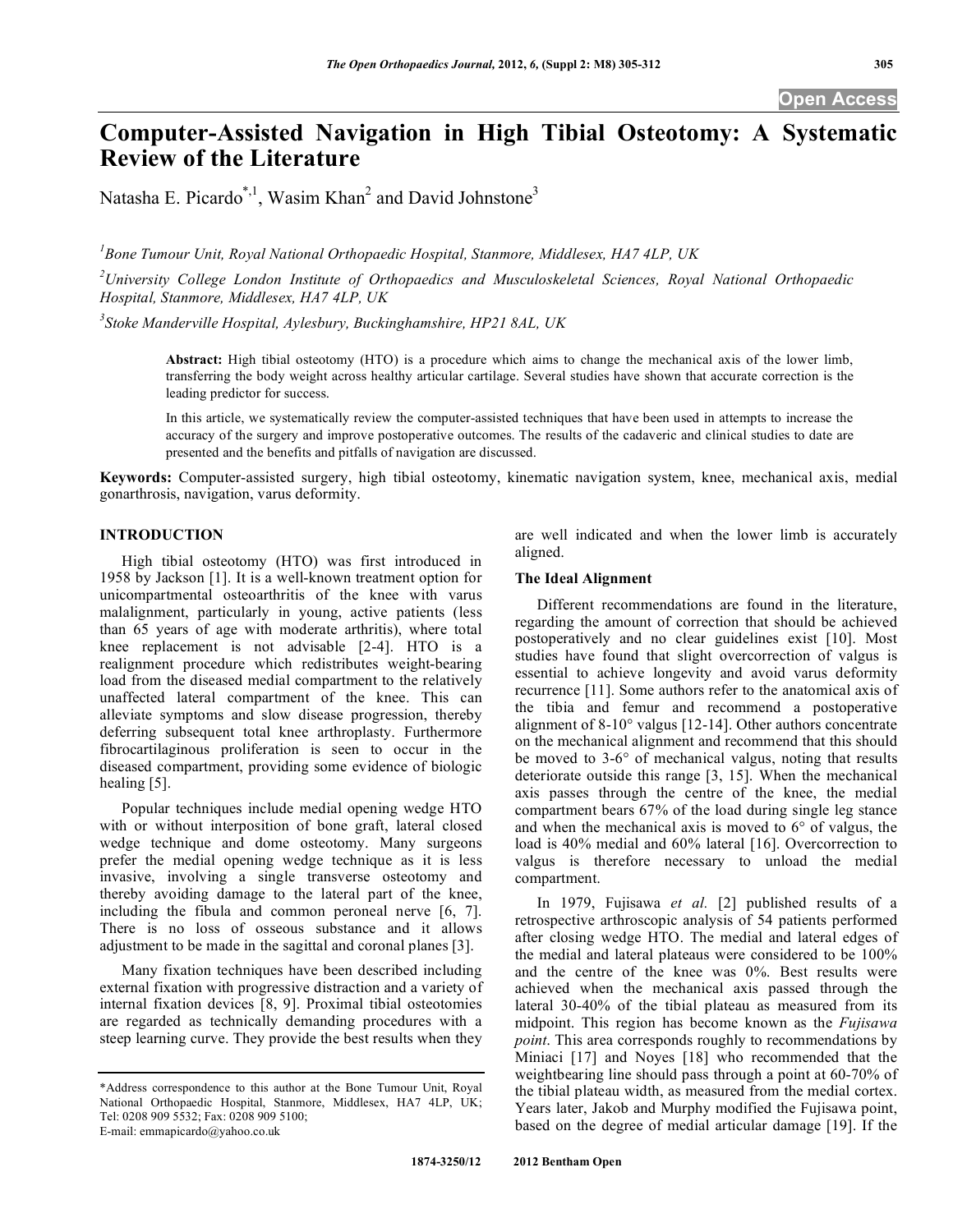medial compartment degeneration is minimal, the goal is correction through the medial third (one third of the distance to Fujisawa's point). With severe arthrosis of the medial compartment, the mechanical axis is shifted to pass through Fujisawa's point.

## **Problems with Conventional HTO**

 In the long-term, the outcomes of HTO strongly depend on the achievement of desired correction, yet conventional HTO techniques have demonstrated high variability [3]. It is accepted that approximately 20% of patients will not have optimal limb axis correction as measured by postoperative radiographs [20]. This can be due to imprecise preoperative planning, inaccurate wedge cuts or poor control of intraoperative alignment [21, 22]. Another cause may be unstable fixation of the osteotomy during the bone healing process leading to secondary correction loss with revarisation or valgus overcorrection [23].

 Traditional methods to assess the intraoperative mechanical axis have been crude and unreliable and this is the most common cause of over or undercorrection [10]. The cable method is most commonly used, which utilises fluoroscopy and creates a straight radio-opaque line between the centres of the hip and ankle joints to allow interpolation as to where the axis crosses the knee [24]. Other methods include using a grid with radio-opaque reference lines or the measurement of correction angles on radiographs intraoperatively [16, 25]. These techniques have high intraobserver variation and low reproducibility and allow only momentary evaluation [26]. It is difficult to obtain long leg views intraoperatively and accuracy can also be affected by limb rotation, alignment guide position and the quality of the image intensification image [27].

 Undercorrection of the frontal plane deformity leads to progression of medial joint arthritis and patient dissatisfaction [23]. Overcorrection can lead to patellar subluxation, patella baja, medial joint line opening and rapid degeneration of the lateral cartilage [28]. Another issue is that multiplanar deformity may be present and many conventional techniques fail to control for this.

 Inadvertent sagittal plane realignment is a common problem after conventional open wedge HTO. An increase in the tibial slope occurs as the proximal tibia has a 3 dimensional structure with a triangular shape [10]. Noyes *et al.* [29] reported that the opening gap at the tibial tubercle should be approximately one half of the gap at the posteromedial tibia to maintain a normal tibial slope and that a gap error of 1mm could result in a change of posterior slope of approximately 2 degrees. An increase in slope facilitates the anterior translation and subluxation of the tibia in the PCL deficient knee and can strain and damage the anterior cruciate ligament [30]. It can influence knee kinematics, stability and joint contact pressure [31].

 The role of axial plane alignment after HTO is poorly understood but some authors suggest that excessive axial realignment should also be avoided [32]. Other problems with conventional HTO are that poorly performed osteotomies and incorrect orientation of the chisel or saw blade can lead to intraoperative tibial plateau fractures and injury to neurovascular structures.

 It is thought that many of the difficulties outlined above can be overcome by intraoperative computer-assisted surgery or navigation procedures. Such technology has been used in other areas of orthopaedic surgery successfully, for example, total knee replacement [33, 34]. It can allow precise evaluations of deformity and intraoperative real time control of the axes obtained by correction. It can address inadvertent technical errors in conventional surgery and improve reproducibility, allowing comparison of results. Such technology can also compensate for variations in surgeon's experiences with regard to preoperative planning. In recent years, computer navigation has been introduced to assess leg alignment intraoperatively in HTO and several groups have reported their results.

### **Early Work**

 Early attempts to improve the accuracy of HTO involved the development of preoperative planning and simulation systems which provided the surgeon with a simulation of the operation and prediction of postoperative alignment or loading [35]. Many of these systems involved two dimensional (2D) models and there were problems executing a 2D plan in 3D space [36]. A Computer Tomograph (CT) based 3D pre-surgical planner and intraoperative guidance system was then developed which aimed to increase the accuracy and reproducibility of removing a wedge for closed wedge osteotomy [37]. However this method involved an extra procedure for the insertion of radio-opaque markers into the tibia under local anaesthesia and therefore an increased risk of infection. Furthermore, after insertion of markers, a preoperative CT scan was undertaken, leading to increased radiation exposure.

#### **Current Computer Navigation Systems**

 Modern day CT-free computer navigation consists of infrared camera and tracker systems. Kinematic movements and percutaneous digitisations are used to register anatomical landmarks, avoiding the use of CT. 3D graphic models of the patient's anatomy are created which are then linked to the surgery through the use of an intraoperative computer workstation. Several companies offer software to assist in HTO and these use slightly different methods to acquire the position and alignment of the limb. Orthopilot™ (B Braun Aesculap, Tuttlingen, Germany), VectorVision™ (Brainlab Inc, Heimsetten, Germany) and SurgiGATE™ fluoroscopy based navigation module (Medivision, Oberdorf, Switzerland) systems have been mentioned in the literature. They can be used for both medial opening wedge and closed wedge HTO. Orthopilot™ has been cited the most and the salient features are described below. It is very similar to the Vectorvision system in that both tend to rely on preoperative radiographs to determine the amount of axis correction desirable. The SurgiGATE™ system is a little different as it uses a fluoroscopic C-arm for intraoperative deformity measurement, planning and correction under navigational guidance [38].

## **Orthopilot ™**

 This navigation system has been used mostly with medial opening wedge HTO [39]. Using this technique, an infrared camera is set up and the patient positioned. Stab wounds are made on the distal femur and tibial shaft and navigation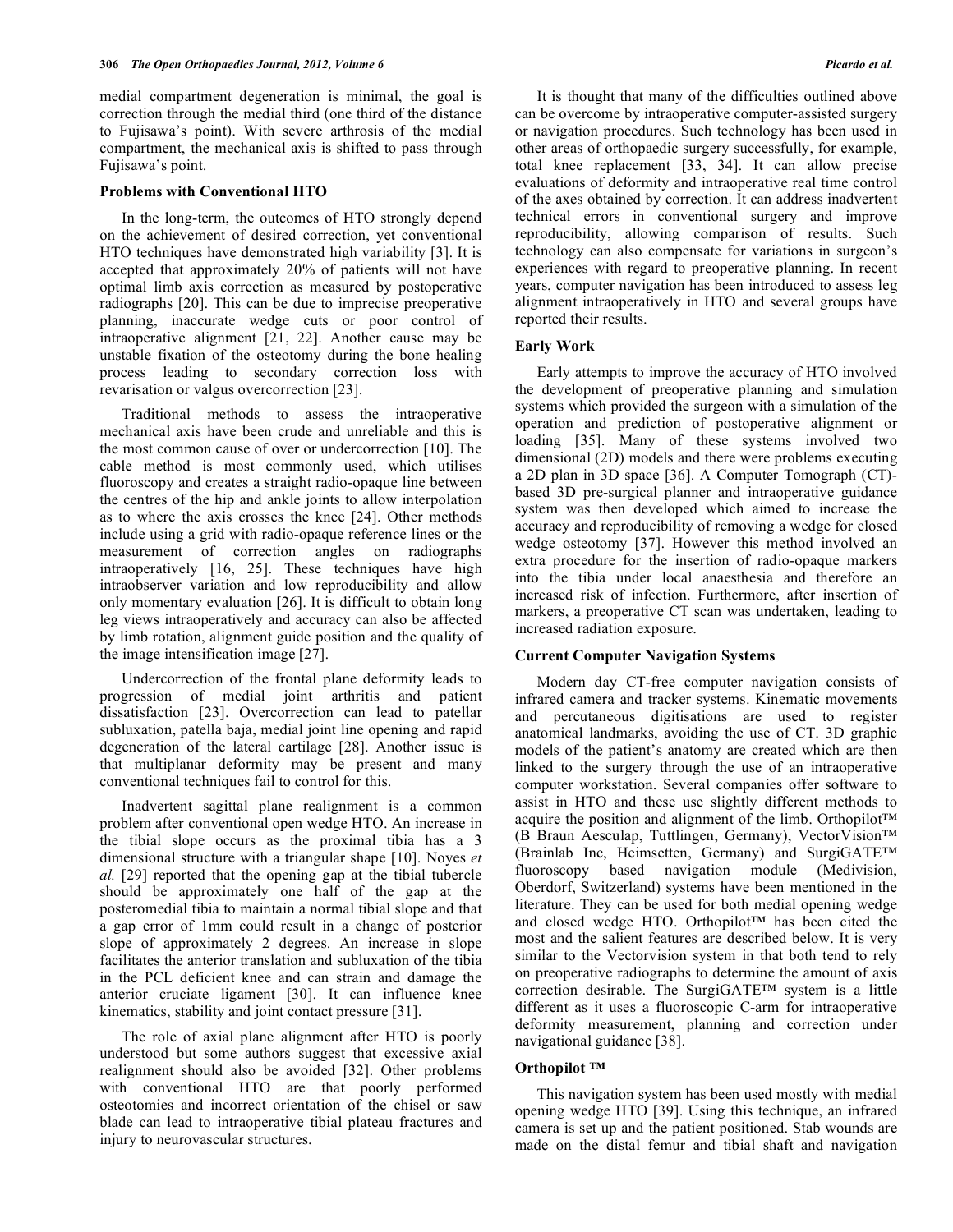trackers are fixed by bicortical screws. A third navigation tracker is wrapped around the foot. With the newer 3D version, an additional transmitter can be fastened to the proximal third of the tibia with a 2.5mm Kirschner wire to monitor the tibial slope (3D HTO navigation).

 By moving the hip, knee and ankle through the range of motion for each joint, the centres of the joints are determined. Anatomical landmarks such as the femoral epicondyles and ankle malleoli are registered percutaneously with a pointer. This provides an assessment of varus deformity and the point of intersection of the mechanical axis on the tibial plateau. The amount of knee flexion and extension are also measured. The ostoeotomy is then performed in a standard incomplete open wedge manner. Valgisation by the stepwise insertion of chisels or osteotomes is performed. These are then replaced by metal spacers. The mechanical axis is visualised continuously by the navigation system. When the required correction has been achieved, the osteotomy can be stabilised with a fixation device and the spacers replaced by graft wedges. One advantage of the system is that it does not need intraoperative fluoroscopy. A disadvantage is the inability of the older version (standard version) to control sagittal plane correction or the posterior slope of the tibia [40]. There are also concerns that the kinematic pivoting algorithm for digitising the hip centre as the rotational centre of the femur around the pelvis may not work in certain situations for example if the patient has reduced range of hip movement or is obese due for example to the limited range of motion or patient obesity. Similarly, percutaneous registration of the ankle centre may not be accurate if the patient is too obese to palpate the malleoli or if there are ankle deformities. Furthermore, the system relies on preoperative imaging through full-length radiographs which can be error prone.

# **Surgigate™**

 An optoelectronic infrared tracking localiser is mounted on a movable stand and tracks the position of optical targets equipped with infrared light-emitting diodes (LEDs). These targets are attached to anatomical bodies and the image intensifier of the C-arm as well as other relevant surgical instruments. The workstation communicates with the infrared tracking system. No preoperative planning is necessary. The following steps are undertaken:

- 1. Fixation of dynamic reference bases (DRBs) at the femur and tibia using kirschner wires and acquisition of fluoroscopic images with the calibrated fluoroscopic C-arm.
- 2. Digitisation of anatomical landmarks and measurement of functional parameters.
- 3. Intraoperative planning of the osteotomy plane with the aid of fluoroscopic images.
- 4. Navigational guidance of bone cutting and deformity correction.

 The main advantages of this system are that preoperative full-length radiographs are not required. It allows continuous visualisation of the frontal, sagittal and transverse axes. It is thought that the use of fluoroscopic images is more accurate for registering the hip centre than the pivoting algorithm.

# **Cadaveric Studies**

 In cadaveric studies, computer navigation has been shown to improve accuracy. Hankemeier *et al.* [41] randomly assigned twenty cadaveric legs to conventional analysis of mechanical axis using the cable method or to navigated analysis with a fluoroscopy based system. CT was performed. Compared to CT analysis of the mechanical axis, navigated intraoperative evaluation was more accurate than conventional evaluation. In another paper [42], this group also demonstrated that after performing navigated or conventional HTO randomly on these cadavers, the navigated cadavers had better mechanical axis alignmnent with lower variability and reduced radiation exposure time although the operation took longer. Lützner *et al.*  [43] also randomly assigned 19 cadaveric legs to navigated (Orthopilot™) or conventional open-wedge HTO and found that the mean deviation of the weight-bearing line from the desired 80 percent was 1 percent in the navigated and 8.6% in the conventional operated legs. 80% of the tibial plateau width was chosen as the desired weight-bearing line in this study as there was no varus malalignment in the cadaveric legs.

 These studies although encouraging, only investigated accuracy and variability in the frontal plane. Goleski *et al.*  [44] performed navigated HTO (VectorVision™) on thirteen cadaver legs and initial coronal, sagittal and axial alignment was measured on 6 legs, 3 times each at intervals. The navigation system was not good at tracking changes in tibial torsion and had poor intra and interobserver reliability in rotational alignment. Furthermore, looking at the change in tibial slope, there were sizeable differences in the navigation and CT values and only fair inter and intraobserver reliability. Despite being able to monitor simultaneous coronal, sagittal and axial alignment with navigation, it appeared that there were limits in the accuracy of determination of the sagittal and axial plane alignment.

 Conversely, Yamamoto *et al.* [45] undertook navigated opening wedge HTO on six human cadaver knees connected with a skeleton model and examined the preoperative and postoperative CT. The study involved the use of Orthopilot™ 3D open wedge HTO software which allows for improved intraoperative monitoring of the tibial slope and involves an additional transmitter which is fixed to the proximal tibia. The authors reported good postoperative coronal realignment as well as an insignificant change in the anatomic tibial slope but did not comment on axial plane alignment.

# **Purpose of the Review**

 To date, the results of small clinical studies have been published reporting the early experiences with navigation systems. However, there are no publications which summarise this information succinctly. The purpose of this study is to detail all the available information regarding the advances in computer-assisted high tibial osteotomy by identifying and evaluating the published literature. Through this systematic review, current pitfalls will also be discussed to direct future research.

# **MATERIALS AND METHODOLOGY**

 Studies referencing the use of navigation in High Tibial Osteotomy were searched using electronic databases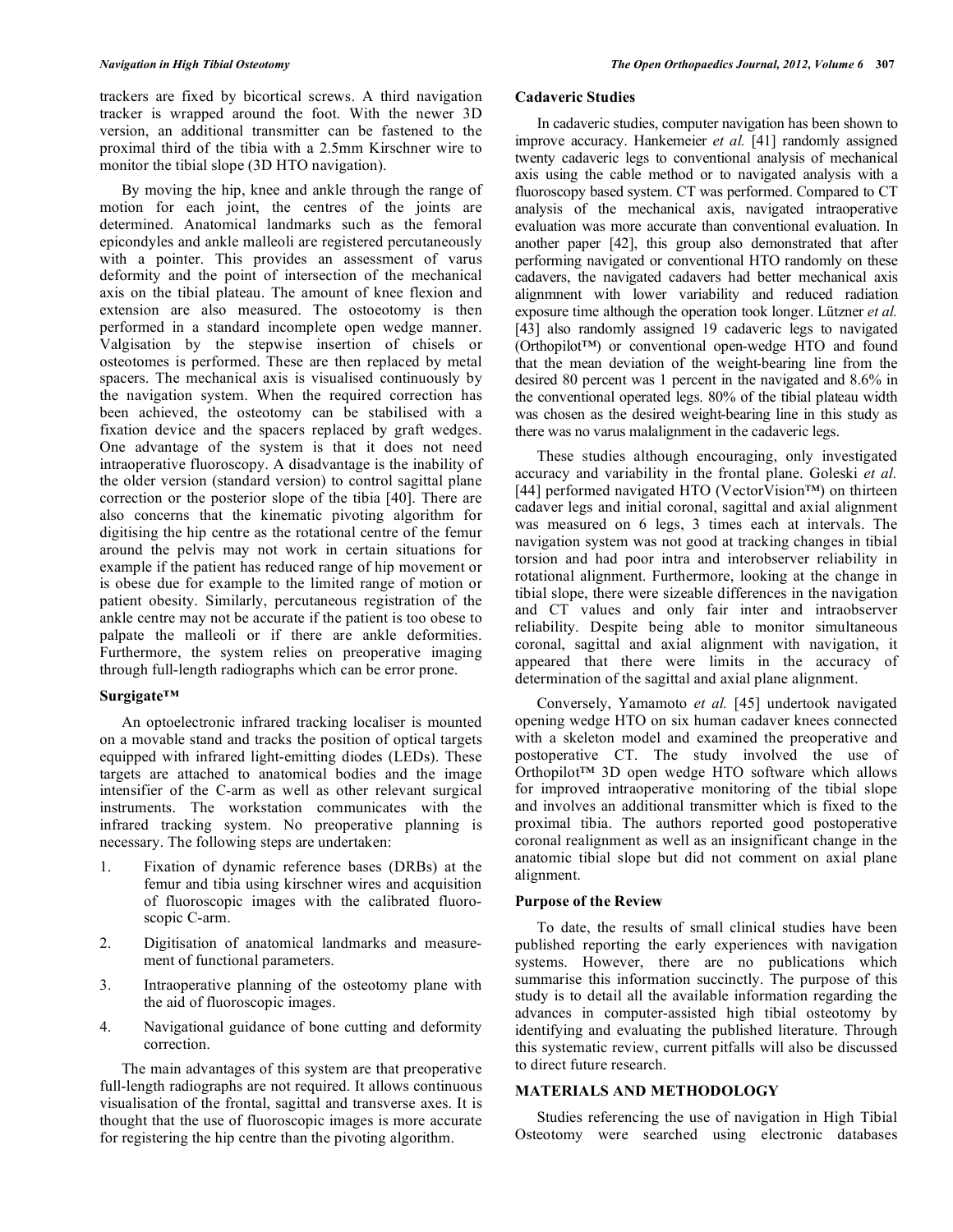Medline, PubMed, ZETOC, OvidSP and Cochrane library (Wiley). To identify the relevant articles, the following keywords were used; Navigated high tibial osteotomy, Computer-assisted High Tibial Osteotomy, Navigation high tibial osteotomy, Orthopilot, Surgigate, Medivision. No date limits were set. The abstracts of all hits were reviewed. Studies met the inclusion criteria if they 1) involved patients with medial unicompatmental gonarthrosis with varus deformity undergoing navigated HTO 2) were written in English 3) commented on the postoperative change in mechanical or anatomical alignment. Case reports and expert opinions were excluded and duplicates were sifted out. Suitable papers were examined and their references were also hand screened for relevant citations. A total of 47 papers were reviewed. Ten articles were identified as relevant according to the inclusion criteria.

 Study characteristics such as year of publication, type of study, mean age, surgical technique, follow-up duration and outcomes were extracted by one reviewer. An electronic database was created. Outcomes of interest included correction of mechanical axis, operation duration, change of posterior tibial slope and complications associated with navigation.

### **RESULTS**

 The clinical results of navigated HTO are outlined in Table **1**.

 Early studies using Orthopilot™ [46] in 55 patients undergoing HTO showed good correlation between navigated measurements and those obtained from pre and postoperative radiographs. Good corrections of coronal alignment were achievable consistently with only one complication of haematoma of the distal pin track.

 Also using Orthopilot™, Saragaglia and Roberts [47] compared 28 navigated open wedge HTOs with 28 conventional HTOs. The results demonstrated a 96% reproducibility in achieving a mechanical axis of  $184^\circ \pm 2^\circ$  in the navigated group compared to a 71% reproducibility in achieving a mechanical axis of  $184^\circ \pm 2^\circ$  in the conventional osteotomy group  $(p<0.0015)$ . The authors stressed that the conventional group had received stringent preoperative and perioperative planning and attention to detail. One flaw of the study was that the conventional HTOs were performed at an earlier timeframe to the navigated HTO.

 Maurer and Wassmer [6] looked at 67 open wedge HTOs performed between 2003 and 2006, the first 23 of which were performed by conventional technique and the next 44 of which were performed with the Orthopilot system™. There was good correlation in the navigated group between preoperative planning and preoperative computer navigation regarding the angle of varus deformity. There was also good correlation between the navigated correction angle and postoperative measurements in another full-leg view. Navigation resulted in a statistically higher accuracy of the postoperative mechanical leg axis within a range of 3° to 5° valgus and fewer outliers. It extended the total operative time by only ten minutes.

 A retrospective comparative study by Kim *et al.* [40] looked at the one year follow-up after 47 navigated and 43 conventional open wedge HTO. Similar to previous studies, the navigated group showed better results than the conventional group in both the mechanical axis and the coordinate of the weightbearing line on postoperative radiographs with better reproducibility. There was no significant difference in the complication rate in either group. Although the version of Orthopilot™ used by these authors was unable to control sagittal plane correction or posterior tibial slope, the authors took additional measures to control for this. They inserted two guide pins to overlap each other on a 10° caudally tilted fluoroscope to simulate the tibial plateau view in both groups. This enabled the osteotomy to parallel the inherent slope of the tibia in the sagittal plane. Also, when adjusting the opening wedge, the authors ensured that the opening at the posteromedial corner of the tibia was about two times that at the anteromedial corner. Furthermore, in the navigated group, two different sized plates were used, the anterior plate being approximately 2mm smaller than the posterior plate and in the conventional group two wedge-shaped grafts, different in height were placed into the osteotomy site to replicate the slope. There was no difference in either group between the pre or postoperative posterior slope (approx  $10^{\circ}$ ). There was also no difference in the total operative time, although this was partly because autogenous bone grafts were used in the conventional group and allografts in the navigated group. The navigation group showed better results in both the mean Hospital for Special Surgery knee score and the mean Lysholm knee score. Limitations of this study included the short follow-up and the fact that different plates were used in each of the groups which may have influenced results based on their individual biomechanical properties.

 Song *et al.* [48] performed 40 navigation-assisted open wedge HTO and followed patients up with radiographs 3 months postoperatively. They also reported good correction of mechanical axis with few outliers. Like Kim *et al.* they took precautions to maintain the tibial slope, for example by placing the posterior plate as posteriorly as possible and by using an anterior plate that was shorter. This group maintained the anterior gap (at the posteromedial aspect of the tibial tuberosity) at 70% of the posterior opening gap and found that the posterior slope was well maintained. There were no complications related to navigation in this study.

 Iorio *et al.* [49] prospectively followed-up 13 patients who underwent 14 navigated open wedge HTO after a mean of 12.6 months. Like the cadaveric study performed by Yamamoto *et al.* [45], the authors used Orthopilot™ 3D open wedge HTO software, although only 6 patients had the additional transmitter fixed to monitor the tibial slope. Good correction of femorotibial mechanical axis was achieved overall and coronal and sagittal plane angles detected through navigation correlated well with radiograph measurements. In the six patients in whom the posterior tibial slope was evaluated, there was an insignificant change between the preoperative and postoperative values. Conversely, in patients in whom the slope was not evaluated, there was a mean increase of the slope of  $2.8^{\circ} \pm 3.3^{\circ}$  seen on comparing pre and postoperative radiographs. In all patients, the HTO had no significant effect on the patella height (Insall-Salvati index) and pain and functional scores improved significantly postoperatively (Visual Analogue Score, Modified Cincinnati and Knee Society Score). There were no complications and the mean operating time was 78.9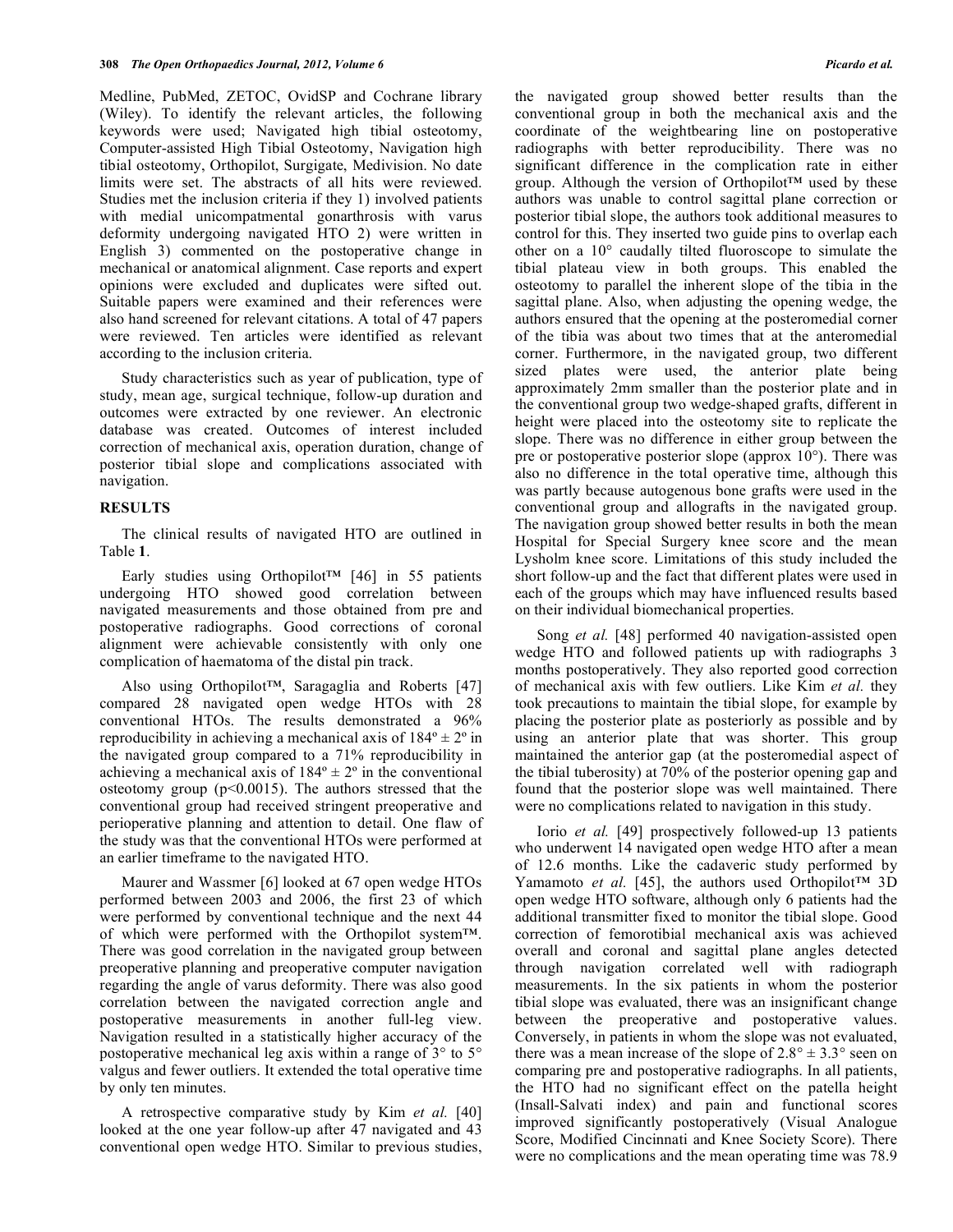minutes. Again this study was limited by a small number of patients, short and variable follow-up and the lack of a control group. Akamatsu *et al.* [50] compared the results from 28 conventional HTO and 31 navigated HTO using the standard version of Orthopilot™. In this study, the mean postoperative femorotibial angle was higher in the conventional group, i.e. navigation reduced the risk of undercorrection in the coronal plane. By maintaining the postoperative full extension to the same degree as preoperative full extension using the navigation system, the authors found they could control the posterior tibial slope. Mean changes in posterior tibial slope before and after opening wedge HTO were 3.5° in the conventional group and  $0.6^\circ$  in the navigated group ( $p<0.001$ ). Operations in the navigated group took on average 16 minutes longer than in the conventional group and there were no differences in functional scores or complications between the groups.

 Successful outcomes have also been published using the Brainlab system for navigation. Gebhard *et al.* [51] undertook a prospective multicentre study case series at six centres to look at 6 week outcomes in 51 patients after open wedge HTO. The mean length of surgery was 105 minutes. 85% of patients achieved desirable mechanical axis deviations. However eight intraoperative complications occurred which were all associated with the navigation system being used during the learning phase of the study. This again highlights the steep learning curve and that experience in using the technology is fundamental in achieving good results.

 Very few studies have looked at navigation using the closed wedge technique. Bae *et al.* [52] undertook 50 closed wedge HTO procedures using the VectorVision system and compared the results with 50 conventional closed-wedge HTO procedures undertaken during the preceding 12 years. As before, there was a positive correlation between the measurement data obtained with the navigation system and that with the radiological measurement and good inter and intraobserver reliability. The coronal correction angles were more accurate in the navigated group and the variability of correction was lower. There was also less decrease in the posterior slope angle postoperatively in the navigated group which the authors attributed to accurate orientation of the wedge and proper placement of the hinge axis under guidance. The main limitation of this study was that a prospective cohort was compared with a retrospective cohort of patients, some of whom had their operation several years beforehand. There was also some discrepancy between the demographics of the two groups.

Wang *et al.* [38] have experience using the Surgigate system. As this system does not rely on preoperative planning based on full leg radiograph images, which they describe as a 'manual cutting and tracing paper process', they state that it is less likely to result in under or overestimation of the correctional angle. The fluoroscopic Carm provides an intraoperative tool for deformity measurement, interactive planning and precise performance of deformity correction all at the time of surgery. This group looked at 31 patients who underwent navigated HTO at two centres. Five patients were converted to conventional HTO as there were technical problems with the navigation system. The remaining patients underwent successful correction of coronal plane deformity without complication. The extra operative time ranged from 10 to 30 minutes. The authors did not comment on whether they found any changes in sagittal or axial plane.

## **DISCUSSION**

 In this systematic review, we have looked at the clinical outcomes of using navigation systems for HTO. The studies we examined have demonstrated that the use of navigation holds some disadvantages such as the long learning curve. Technical pitfalls can occur, such as line of sight issues, registration failures and mechanical or software malfunctions [53]. Surgeons must be comfortable with the conventional osteotomy method in case such problems with the navigation system occur intraoperatively. In addition, current navigation techniques measure the mechanical axis without application of weight bearing conditions which can later account for over or undercorrections. Another disadvantage is that the additional time required for navigation ranges from 10 to 30 minutes potentially increasing the anaesthetic risk. The use of navigation entails stab wounds to the tibia and femur for fixing the trackers which can also inherently increase the risk of infection or fracture [54, 55] and a case of heterotopic ossification has also been described [56]. Navigation also incurs extra costs compared to the conventional technique.

 Advantages of computer-assisted high tibial osteotomy are that it can substantially improve the accuracy as has been consistently seen from cadaveric and clinical studies. This can improve postoperative outcomes and decrease the radiation time. It can also provide real time intraoperative information about coronal, sagittal and transverse axes which can compensate for the shortcomings of preoperative radiograph planning. To obtain the very best results, the registration process must be precise and efforts should be taken to obtain accurate data. It is important to check for changes of the leg axis during preoperative varus and valgus stress as a leg axis discrepancy may exist between weightbearing full leg radiography and non weight-bearing navigated preoperative data. This also enables medial and lateral soft tissue status to be differentiated. Postoperative varus-valgus stress testing and observations of any axis changes during heel pushing can predict postoperative fixation stability, collateral ligament status and leg axis during full weightbearing [10].

 Results concerning tibial slope control have been conflicting. Regarding Orthopilot, many of the studies above were carried out before the updated Orthopilot module was released. This does allow for tibial slope control but has been described by some as being cumbersome [10]. Regarding open wedge HTO, Song *et al.* have recommended the following to avoid unintended increases in the posterior slope:

- 1. The osteotomy should be parallel to the joint line in the sagittal plane (normal posterior slope).
- 2. The posterior corticotomy should be complete and posteromedial soft tissue should be released.
- 3. The plate should be placed as posterior as possible.
- 4. The postoperative full extension should be kept to the same degree as the preoperative full extension using the navigation system.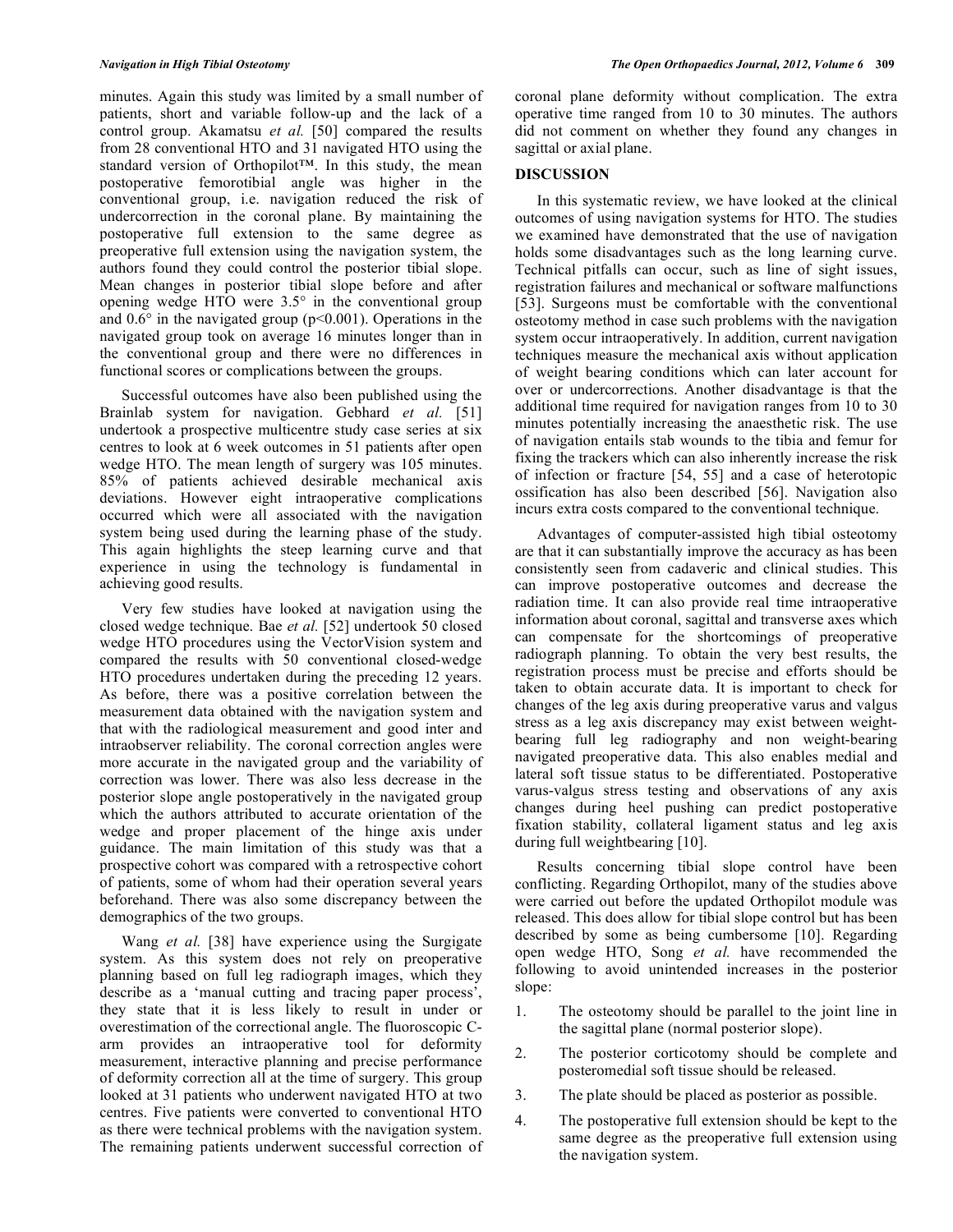# **Table 1. Clinical Studies Examining the Outcomes of Navigation in High Tibial Osteotomy**

| <b>Study Group</b>                     | <b>Type of Study</b>                                                            | <b>No of Patients</b>                                   | Follow-Up                            | <b>Navigation</b><br>System | <b>Internal</b><br><b>Fixation</b>                                    | <b>Findings</b>                                                                                                                                                                                                                            | <b>Complications Related</b><br>to Navigation                                                                                         |
|----------------------------------------|---------------------------------------------------------------------------------|---------------------------------------------------------|--------------------------------------|-----------------------------|-----------------------------------------------------------------------|--------------------------------------------------------------------------------------------------------------------------------------------------------------------------------------------------------------------------------------------|---------------------------------------------------------------------------------------------------------------------------------------|
| <b>Wang 2005</b><br>$[38]$             | Case series at two<br>centres; navigated<br>open, closed and<br>dome osteotomy  | 31                                                      | 12 weeks                             | Surgigate                   | Not stated                                                            | 26 patients treated successfully<br>with good correction of coronal<br>alignment                                                                                                                                                           | 5 technical problems<br>leading to conversion to<br>conventional technique                                                            |
| Saragaglia &<br>Roberts 2005<br>$[47]$ | Comparative<br>study comparing<br>navigated and<br>conventional<br><b>OWHTO</b> | 56 (28 in each<br>group)                                | Post<br>operative                    | Orthopilot                  | AO T-plate                                                            | Navigated group – better<br>correction of mechanical axis;<br>better reproducibility                                                                                                                                                       | No mention                                                                                                                            |
| Baur &<br>Schuh 2006<br>[46]           | Case series<br>navigated<br><b>OWHTO</b>                                        | 54                                                      | Post<br>operative                    | Orthopilot                  | Not stated                                                            | Good correction of mechanical<br>axis; good reproducibility                                                                                                                                                                                | Haematoma of distal pin<br>track                                                                                                      |
| Maurer<br>&Wassmer<br>2006[6]          | Comparative<br>study - navigated<br>v conventional<br><b>OWHTO</b>              | 67 (23<br>navigated, 44<br>conventional)                | Post<br>operative                    | Orthopilot                  | Synthes<br>Tomofix                                                    | Navigated group – better<br>correction of mechanical axis,<br>better reproducibility. Operation<br>time 10 mins longer in<br>navigated group                                                                                               | None                                                                                                                                  |
| Song 2007<br>$[48]$                    | Case series<br>navigated<br><b>OWHTO</b>                                        | 40                                                      | 3 months                             | Orthopilot                  | <b>B</b> Braun<br>Aesculap open<br>wedge plate                        | Good correction of mechanical<br>axis, posterior tibial slope<br>maintained                                                                                                                                                                | None                                                                                                                                  |
| Kim 2009<br>[40]                       | Comparative<br>study - navigated<br>v conventional<br><b>OWHTO</b>              | 85 (90 knees;<br>43<br>conventional,<br>47 navigated)   | 1 year                               | Orthopilot                  | <b>Taesan Sol</b><br>Puddu or<br>Aesculap dual<br>open wedge<br>plate | Navigated group - better<br>correction of mechanical axis<br>and weightbearing line, better<br>functional scores. No difference<br>in tibial slope in either group.<br>No difference in operative time<br>between groups.                  | 2 cases of delayed union,<br>one varus collapse, all<br>associated with breakage<br>of lateral tibial cortex<br>during medial opening |
| Bae 2009<br>$[52]$                     | Comparative<br>study navigated v<br>conventional<br><b>CWHTO</b>                | 82 (100 knees;<br>50<br>conventional,<br>50 navigated   | Post<br>operative                    | Vectorvision                | Miniplate<br>staple                                                   | Navigated group – better<br>correction of mechanical axis<br>and better control of tibial slope.                                                                                                                                           | None mentioned                                                                                                                        |
| <b>Iorio 2010</b><br>$[49]$            | Case series<br>navigated<br><b>OWHTO</b>                                        | 13 (14 knees;<br>3D HTO<br>navigation in 6<br>patients) | $5 - 35$<br>months<br>(mean<br>12.6) | Orthopilot                  | <b>B</b> Braun<br>Position HTO<br>plate                               | Good correction of mechanical<br>axis.<br>No change in Insall-Salvati<br>index postoperatively.<br>Good functional scores<br>postoperatively.<br>Good control of tibial slope with<br>3D navigation only.<br>Mean operative time 78.9 mins | None                                                                                                                                  |
| Akamatsu<br>2011 [50]                  | Comparative<br>study of navigated<br>v conventional<br>OWHTO                    | 48 (59 knees)                                           | 1 year                               | Orthopilot                  | Synthes<br>Tomofix                                                    | Navigated group - less<br>undercorrection of femorotibial<br>angle and<br>Tibial slope preserved better.<br>No difference in functional<br>scores between groups.<br>Navigated operations took 16<br>mins longer                           | None                                                                                                                                  |
| Gebhard<br>2011 [51]                   | Multicentre case<br>series of<br>navigated<br><b>OWHTO</b>                      | 51                                                      | 6 weeks                              | Vectorvision                | Tomofix                                                               | 7 patients with postoperative<br>mechanical axis out of range.<br>Mean length surgery 105 mins                                                                                                                                             | 8 intraoperative<br>technical complications                                                                                           |

5. The anterior opening gap at the anteromedial cortex of the proximal tibia behind the tuberosity should be approximately 67% of the posterior opening gap at the most posteromedial corner of the proximal tibia [48]. Alternatively, the opening gap at the tibial tubercle should be one-half that of the opening gap at the posteromedial tibia [29].

# **CONCLUSION**

 Further research should be directed towards developing more accurate navigation tools which can monitor sagittal and axial plane alignment reliably and therefore correct multiplanar deformity. In the future, it is possible that better quantitative alignment tracking may allow osteotomy to be used successfully for patients with osteoarthritis and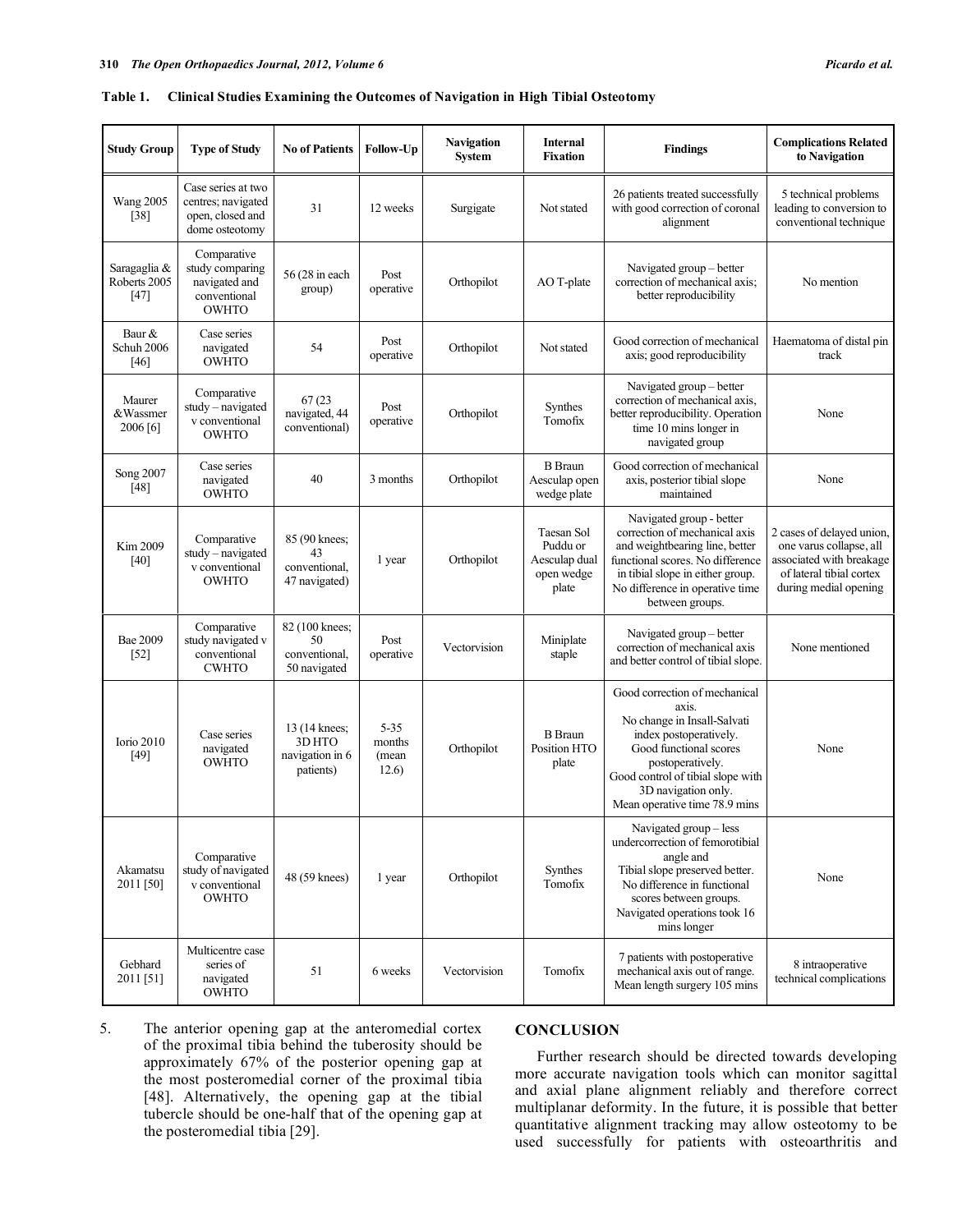ligament instability. With this in mind, biomechanical studies are required to define ideal alignments in the coronal and sagittal planes for individualised cartilage, meniscus and ligament stability conditions. Longer follow-up studies will also be interesting to compare the long-term follow-up of navigated versus conventional HTO.

# **ACKNOWLEDGEMENT**

None declared.

#### **CONFLICTS OF INTEREST**

 Neither of the authors have a conflict of interest to declare in relation to the production of this manuscript.

## **REFERENCES**

- [1] Jackson JP. Osteotomy for osteoarthritis of the knee: proceedings of the Sheffield Regional Orthopaedic Club. J Bone Joint Surg Br 1958; 40(4): 826.
- [2] Fujisawa Y, Masuhara K, Shiomi S. The effect of high tibial osteotomy on osteoarthritis of the knee. An arthroscopic study of 54 knee joints. Orthop Clin North Am 1979; 10(3): 585-608.
- [3] Hernigou P, Medevielle D, Debeyre J, Goutallier D. Proximal tibial osteotomy for osteoarthritis with varus deformity. A ten to thirteenyear follow-up study. J Bone Joint Surg Am 1987; 69(3): 332-54.
- [4] Insall JN, Joseph DM, Msika C. High tibial osteotomy for varus gonarthrosis. A long-term follow-up study. J Bone Joint Surg Am 1984; 66(7): 1040-8.
- [5] Koshino T, Wada S, Ara Y, Saito T. Regeneration of degenerated articular cartilage after high tibial valgus osteotomy for medial compartmental osteoarthritis of the knee. Knee 2003; 10(3): 229- 36.
- [6] Maurer F, Wassmer G. High tibial osteotomy: does navigation improve results? Orthopedics 2006; 29(10 Suppl): S130-2.
- [7] Koshino T, Murase T, Saito T. Medial opening-wedge high tibial osteotomy with use of porous hydroxyapatite to treat medial compartment osteoarthritis of the knee. J Bone Joint Surg Am 2003; 85-A(1): 78-85.
- [8] Raja Izaham RM, Abdul Kadir MR, Abdul Rashid AH, Hossain MG, Kamarul T. Finite element analysis of Puddu and Tomofix plate fixation for open wedge high tibial osteotomy. Injury 2012; 43(6): 898-902.
- [9] Dorsey WO, Miller BS, Tadje JP, Bryant CR. The stability of three commercially available implants used in medial opening wedge high tibial osteotomy. J Knee Surg 2006;19(2): 95-8.
- [10] Song EK, Seon JK, Park SJ, Seo HY. Navigated open wedge high tibial osteotomy. Sports Med Arthrosc 2008; 16(2): 84-90.
- [11] Sprenger TR, Doerzbacher JF. Tibial osteotomy for the treatment of varus gonarthrosis. Survival and failure analysis to twenty-two years. J Bone Joint Surg Am 2003; 85-A(3): 469-74.
- [12] Pfahler M, Lutz C, Anetzberger H, *et al*. Long-term results of high tibial osteotomy for medial osteoarthritis of the knee. Acta Chir Belg 2003; 103(6): 603-6.
- [13] Coventry MB. Osteotomy of the upper portion of the tibia for degenerative arthritis of the knee. A preliminary report. J Bone Joint Surg Am 1965; 47: 984-90.
- [14] Koshino T, Yoshida T, Ara Y, Saito I, Saito T. Fifteen to twentyeight years' follow-up results of high tibial valgus osteotomy for osteoarthritic knee. Knee 2004; 11(6): 439-44.
- [15] Ivarsson I, Myrnerts R, Gillquist J. High tibial osteotomy for medial osteoarthritis of the knee. A 5 to 7 and 11 year follow-up. J Bone Joint Surg Br 1990; 72(2): 238-44.
- [16] Paley D, Herzenberg JE, Eds. Principles of deformity correction. Berlin; London: Springer 2002.
- [17] Miniaci A, Ballmer FT, Ballmer PM, Jakob RP. Proximal tibial osteotomy. A new fixation device. Clin Orthop Relat Res 1989;  $(246): 250-9.$
- [18] Noyes FR, Barber SD, Simon R. High tibial osteotomy and ligament reconstruction in varus angulated, anterior cruciate ligament-deficient knees. A two- to seven-year follow-up study. Am J Sports Med 1993; 21(1): 2-12.
- [19] Jakob RP, Murphy SB. Tibial osteotomy for varus gonarthrosis: indication, planning, and operative technique. Instr Course Lect 1992; 41: 87-93.
- [20] Jenny JY, Tavan A, Jenny G, Kehr P. Long-term survival rate of tibial osteotomies for valgus gonarthrosis. Rev Chir Orthop Reparatrice Appar Mot 1998; 84(4): 350-7.
- [21] Dahl MT. Preoperative planning in deformity correction and limb lengthening surgery. Instr Course Lect 2000; 49: 503-9.
- [22] Pearle AD, Goleski P, Musahl V, Kendoff D. Reliability of imagefree navigation to monitor lower-limb alignment. J Bone Joint Surg Am 2009; 91(Suppl 1): 90-4.
- [23] Lobenhoffer P, Van Heerwaarden R, Staubli A, Jakob R. Osteotomies around the knee : indications, planning, surgical techniques using plate fixators. Stuttgart: Thieme 2008.
- [24] Krettek C, Miclau T, Grun O, Schandelmaier P, Tscherne H. Intraoperative control of axes, rotation and length in femoral and tibial fractures. Technical note. Injury 1998; 29(Suppl 3): C29-39.
- [25] Saleh M, Harriman P, Edwards DJ. A radiological method for producing precise limb alignment. J Bone Joint Surg Br 1991; 73(3): 515-6.
- [26] Hankemeier S, Gosling T, Richter M, Hufner T, Hochhausen C, Krettek C. Computer-assisted analysis of lower limb geometry: higher intraobserver reliability compared to conventional method. Comput Aided Surg 2006;11(2): 81-6.
- [27] Kawakami H, Sugano N, Yonenobu K, *et al*. Effects of rotation on measurement of lower limb alignment for knee osteotomy. J Orthop Res 2004; 22(6): 1248-53.
- [28] Sim JA, Kwak JH, Yang SH, Choi ES, Lee BK. Effect of weightbearing on the alignment after open wedge high tibial osteotomy. Knee Surg Sports Traumatol Arthrosc 2010; 18(7): 874-8.
- [29] Noyes FR, Goebel SX, West J. Opening wedge tibial osteotomy: the 3-triangle method to correct axial alignment and tibial slope. Am J Sports Med 2005; 33(3): 378-87.
- [30] Giffin JR, Stabile KJ, Zantop T, Vogrin TM, Woo SL, Harner CD. Importance of tibial slope for stability of the posterior cruciate ligament deficient knee. Am J Sports Med 2007; 35(9): 1443-9.
- [31] Giffin JR, Vogrin TM, Zantop T, Woo SL, Harner CD. Effects of increasing tibial slope on the biomechanics of the knee. Am J Sports Med 2004; 32(2): 376-82.
- [32] Kendoff D, Lo D, Goleski P, Warkentine B, O'Loughlin PF, Pearle AD. Open wedge tibial osteotomies influence on axial rotation and tibial slope. Knee Surg Sports Traumatol Arthrosc 2008; 16 (10): 904-10.
- [33] Decking R, Markmann Y, Fuchs J, Puhl W, Scharf HP. Leg axis after computer-navigated total knee arthroplasty: a prospective randomized trial comparing computer-navigated and manual implantation. J Arthroplasty 2005; 20(3): 282-8.
- [34] Victor J, Hoste D. Image-based computer-assisted total knee arthroplasty leads to lower variability in coronal alignment. Clin Orthop Relat Res 2004; (428): 131-9.
- [35] Keppler P, Gebhard F, Grutzner PA, *et al*. Computer aided high tibial open wedge osteotomy. Injury 2004; 35(Suppl 1): S-A68-78.
- [36] Chao EY, Sim FH. Computer-aided preoperative planning in knee osteotomy. Iowa Orthop J 1995; 15: 4-18.
- [37] Ellis RE, Tso CY, Rudan JF, Harrison MM. A surgical planning and guidance system for high tibial osteotomy. Comput Aided Surg 1999; 4(5): 264-74.
- [38] Wang G, Zheng G, Gruetzner PA, *et al*. A fluoroscopy-based surgical navigation system for high tibial osteotomy. Technol Health Care 2005; 13(6): 469-83.
- [39] B Braun Orthopilot Navigation System. Available from: www. orthopilot.com [Accessed:  $8<sup>th</sup>$  Feb 2012].
- [40] Kim SJ, Koh YG, Chun YM, Kim YC, Park YS, Sung CH. Medial opening wedge high-tibial osteotomy using a kinematic navigation system versus a conventional method: a 1-year retrospective, comparative study. Knee Surg Sports Traumatol Arthrosc 2009; 17(2): 128-34.
- [41] Hankemeier S, Hufner T, Wang G, *et al*. Navigated intraoperative analysis of lower limb alignment. Arch Orthop Trauma Surg 2005; 125(8): 531-5.
- [42] Hankemeier S, Hufner T, Wang G, *et al*. Navigated open-wedge high tibial osteotomy: advantages and disadvantages compared to the conventional technique in a cadaver study. Knee Surg Sports Traumatol Arthrosc 2006; 14(10): 917-21.
- [43] Lutzner J, Gross AF, Gunther KP, Kirschner S. Precision of navigated and conventional open-wedge high tibial osteotomy in a cadaver study. Eur J Med Res 2010; 15(3): 117-20.